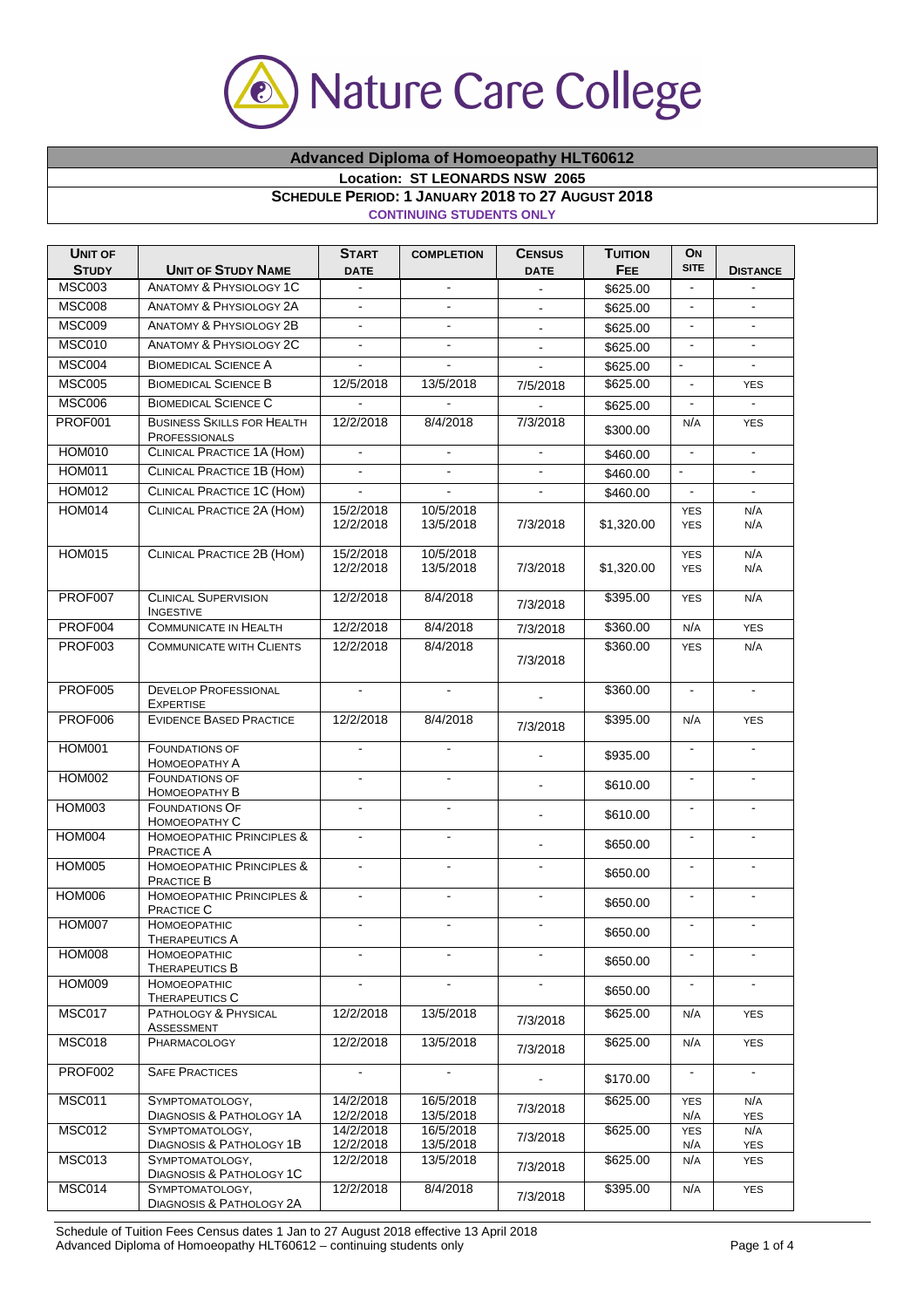

| <b>MSC015</b> | SYMPTOMATOLOGY,<br>DIAGNOSIS & PATHOLOGY 2B | 12/2/2018 | 8/4/2018 | 7/3/2018 | \$395.00 | N/A | <b>YES</b> |
|---------------|---------------------------------------------|-----------|----------|----------|----------|-----|------------|
| MSC016        | SYMPTOMATOLOGY.<br>DIAGNOSIS & PATHOLOGY 2C | 12/2/2018 | 8/4/2018 | 7/3/2018 | \$395.00 | N/A | <b>YES</b> |

|                                | TERM 2 2018 - 21 <sup>st</sup> JUNE 2018 CENSUS DATE      |                             |                        |                              |                       |                   |                   |  |
|--------------------------------|-----------------------------------------------------------|-----------------------------|------------------------|------------------------------|-----------------------|-------------------|-------------------|--|
| <b>UNIT OF</b><br><b>STUDY</b> | <b>UNIT OF STUDY NAME</b>                                 | <b>START</b><br><b>DATE</b> | <b>COMPLETION</b>      | <b>CENSUS</b><br><b>DATE</b> | <b>TUITION</b><br>FEE | ON<br><b>SITE</b> | <b>DISTANCE</b>   |  |
| <b>AFA001</b>                  | <b>APPLY FIRST AID</b>                                    | 17/6/2018                   | 21/6/2018              | 21/6/2018                    | \$185.00              | <b>YES</b>        | N/A               |  |
| <b>MSC003</b>                  | <b>ANATOMY &amp; PHYSIOLOGY 1C</b>                        | $\overline{\phantom{a}}$    | $\blacksquare$         |                              | \$625.00              | $\blacksquare$    | $\blacksquare$    |  |
| <b>MSC008</b>                  | <b>ANATOMY &amp; PHYSIOLOGY 2A</b>                        | $\mathbf{u}$                | $\blacksquare$         |                              | \$625.00              | $\blacksquare$    | $\sim$            |  |
| <b>MSC009</b>                  | <b>ANATOMY &amp; PHYSIOLOGY 2B</b>                        |                             | $\blacksquare$         |                              | \$625.00              | $\blacksquare$    |                   |  |
| <b>MSC010</b>                  | <b>ANATOMY &amp; PHYSIOLOGY 2C</b>                        | ä,                          | $\blacksquare$         |                              | \$625.00              | ä,                | $\mathbf{r}$      |  |
| MSC004                         | <b>BIOMEDICAL SCIENCE A</b>                               |                             |                        |                              | \$625.00              | $\blacksquare$    |                   |  |
| <b>MSC005</b>                  | <b>BIOMEDICAL SCIENCE B</b>                               |                             |                        |                              | \$625.00              |                   |                   |  |
| <b>MSC006</b>                  | <b>BIOMEDICAL SCIENCE C</b>                               |                             |                        | $\blacksquare$               | \$625.00              | $\blacksquare$    |                   |  |
| PROF001                        | <b>BUSINESS SKILLS FOR HEALTH</b><br><b>PROFESSIONALS</b> | $\blacksquare$              | $\blacksquare$         | $\mathbf{r}$                 | \$300.00              | $\blacksquare$    | $\blacksquare$    |  |
| <b>HOM010</b>                  | <b>CLINICAL PRACTICE 1A (HOM)</b>                         | $\blacksquare$              | $\blacksquare$         | $\blacksquare$               | \$460.00              | $\blacksquare$    | $\blacksquare$    |  |
| <b>HOM011</b>                  | <b>CLINICAL PRACTICE 1B (HOM)</b>                         | $\blacksquare$              | $\blacksquare$         | $\blacksquare$               | \$460.00              | $\blacksquare$    | $\blacksquare$    |  |
| <b>HOM012</b>                  | <b>CLINICAL PRACTICE 1C (HOM)</b>                         |                             |                        |                              | \$460.00              | ä,                | $\mathbf{r}$      |  |
| <b>HOM014</b>                  | CLINICAL PRACTICE 2A (HOM)                                | 31/5/2018                   | 23/8/2018              | 21/6/2018                    | \$1,320.00            | <b>YES</b>        | N/A               |  |
| <b>HOM015</b>                  | CLINICAL PRACTICE 2B (HOM)                                | 31/5/2018                   | 23/8/2018              | 21/6/2018                    | \$1,320.00            | <b>YES</b>        | N/A               |  |
| PROF007                        | <b>CLINICAL SUPERVISION</b><br><b>INGESTIVE</b>           | 28/5/2018                   | 22/7/2018              | 21/6/2018                    | \$395.00              | N/A               | <b>YES</b>        |  |
| PROF004                        | <b>COMMUNICATE IN HEALTH</b>                              |                             |                        |                              | \$360.00              |                   |                   |  |
| PROF003                        | <b>COMMUNICATE WITH CLIENTS</b>                           | 28/5/2018                   | 22/7/2018              | 21/6/2018                    | \$360.00              | N/A               | <b>YES</b>        |  |
| <b>PROF005</b>                 | <b>DEVELOP PROFESSIONAL</b><br><b>EXPERTISE</b>           | $\sim$                      | $\sim$                 |                              | \$360.00              | $\blacksquare$    | $\blacksquare$    |  |
| <b>PROF006</b>                 | <b>EVIDENCE BASED PRACTICE</b>                            | 28/5/2018                   | 22/8/2018              | 21/6/2018                    | \$395.00              | N/A               | <b>YES</b>        |  |
| <b>HOM001</b>                  | <b>FOUNDATIONS OF</b><br>НОМОЕОРАТНУ А                    | 28/5/2018                   | 26/8/2018              | 21/6/2018                    | \$935.00              | N/A               | <b>YES</b>        |  |
| <b>HOM002</b>                  | <b>FOUNDATIONS OF</b><br>Номоеоратну В                    | 28/5/2018                   | 26/8/2018              | 21/6/2018                    | \$610.00              | N/A               | <b>YES</b>        |  |
| <b>HOM003</b>                  | <b>FOUNDATIONS OF</b><br>HOMOEOPATHY C                    |                             |                        |                              | \$610.00              |                   |                   |  |
| <b>HOM004</b>                  | HOMOEOPATHIC PRINCIPLES &<br>PRACTICE A                   |                             |                        | $\blacksquare$               | \$650.00              |                   | $\mathbf{r}$      |  |
| <b>HOM005</b>                  | HOMOEOPATHIC PRINCIPLES &<br><b>PRACTICE B</b>            | $\blacksquare$              | $\blacksquare$         | $\blacksquare$               | \$650.00              | $\blacksquare$    | $\blacksquare$    |  |
| <b>HOM006</b>                  | HOMOEOPATHIC PRINCIPLES &<br>PRACTICE C                   | $\blacksquare$              | $\blacksquare$         |                              | \$650.00              | $\blacksquare$    |                   |  |
| <b>HOM007</b>                  | <b>НОМОЕОРАТНІС</b><br><b>THERAPEUTICS A</b>              | $\blacksquare$              | $\blacksquare$         |                              | \$650.00              | $\blacksquare$    | $\blacksquare$    |  |
| <b>HOM008</b>                  | <b>HOMOEOPATHIC</b><br><b>THERAPEUTICS B</b>              | ٠                           | ٠                      | $\blacksquare$               | \$650.00              | $\blacksquare$    |                   |  |
| <b>HOM009</b>                  | HOMOEOPATHIC<br>THERAPEUTICS C                            | $\overline{a}$              | $\blacksquare$         |                              | \$650.00              | $\blacksquare$    | $\blacksquare$    |  |
| <b>MSC017</b>                  | PATHOLOGY & PHYSICAL<br>ASSESSMENT                        |                             |                        |                              | \$625.00              | $\blacksquare$    |                   |  |
| <b>MSC018</b>                  | PHARMACOLOGY                                              | 28/5/2018                   | 22/8/2018              | 21/6/2018                    | \$625.00              | N/A               | <b>YES</b>        |  |
| PROF002                        | <b>SAFE PRACTICES</b>                                     | 28/5/2018                   | 8/7/2018               | 21/6/2018                    | \$170.00              | $\blacksquare$    | <b>YES</b>        |  |
| <b>MSC011</b>                  | SYMPTOMATOLOGY,<br>DIAGNOSIS & PATHOLOGY 1A               | $\tilde{\phantom{a}}$       |                        |                              | \$625.00              | $\blacksquare$    | $\blacksquare$    |  |
| <b>MSC012</b>                  | SYMPTOMATOLOGY,<br><b>DIAGNOSIS &amp; PATHOLOGY 1B</b>    | 28/5/2018<br>30/5/2018      | 26/8/2018<br>22/8/2018 | 21/6/2018                    | \$625.00              | N/A<br><b>YES</b> | <b>YES</b><br>N/A |  |
| <b>MSC013</b>                  | SYMPTOMATOLOGY,<br>DIAGNOSIS & PATHOLOGY 1C               | $\blacksquare$              | $\blacksquare$         |                              | \$625.00              | $\blacksquare$    | $\blacksquare$    |  |

Schedule of Tuition Fees Census dates 1 Jan to 27 August 2018 effective 13 April 2018 Advanced Diploma of Homoeopathy HLT60612 – continuing students only Page 2 of 4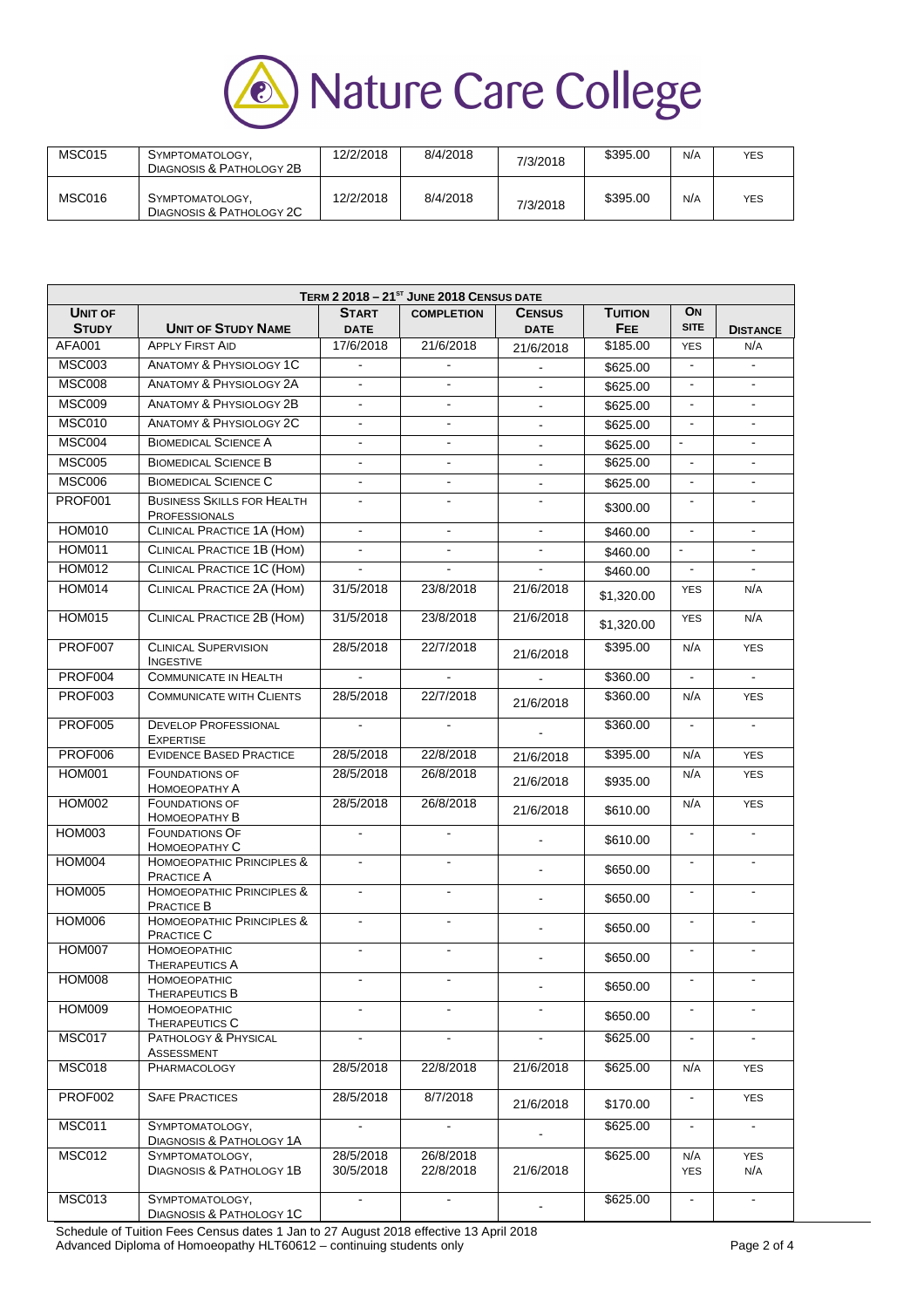

| MSC014 | SYMPTOMATOLOGY,          |           |           |           | \$395.00 | -   |            |
|--------|--------------------------|-----------|-----------|-----------|----------|-----|------------|
|        | DIAGNOSIS & PATHOLOGY 2A |           |           |           |          |     |            |
| MSC015 | SYMPTOMATOLOGY,          | 28/5/2018 | 22/7/2018 | 21/6/2018 | \$395.00 | N/A | <b>YES</b> |
|        | DIAGNOSIS & PATHOLOGY 2B |           |           |           |          |     |            |
|        |                          | 28/5/2018 | 22/7/2018 |           |          | N/A | <b>YES</b> |
| MSC016 | SYMPTOMATOLOGY,          |           |           | 21/6/2018 | \$395.00 |     |            |
|        | DIAGNOSIS & PATHOLOGY 2C |           |           |           |          |     |            |

| TERM2 2018 - UNITS OF STUDY WITH CENSUS DATE 30 JULY 2018 |                                                                 |          |           |             |                    |             |                 |
|-----------------------------------------------------------|-----------------------------------------------------------------|----------|-----------|-------------|--------------------|-------------|-----------------|
| UNIT OF                                                   | <b>ON</b><br><b>START</b><br><b>CENSUS</b><br><b>COMPLETION</b> |          |           |             |                    |             |                 |
| <b>STUDY</b>                                              | <b>UNIT OF STUDY NAME</b>                                       |          |           | <b>DATE</b> | <b>TUITION FEE</b> | <b>SITE</b> | <b>DISTANCE</b> |
| PROF007                                                   | <b>CLINICAL SUPERVISION</b><br><b>INGESTIVE</b>                 | 1/7/2018 | 30/7/2018 | 30/7/2018   | \$395.00           | <b>YES</b>  | N/A             |

|                                         | <b>COMMENCEMENT</b>                                               | <b>COMPLETION</b>      | <b>CENSUS DATE</b>  |
|-----------------------------------------|-------------------------------------------------------------------|------------------------|---------------------|
|                                         | 12 FEBRUARY 2018                                                  | <b>13 MAY 2018</b>     | <b>7 MARCH 2018</b> |
|                                         | 28 MAY 2018                                                       | <b>27 AUGUST 2018</b>  | <b>21 JUNE 2018</b> |
| <b>RPL UNIT OF STUDY</b><br><b>CODE</b> | <b>RPL UNIT OF STUDY</b>                                          | <b>RPL TUITION FEE</b> | <b>EFTSL</b>        |
| <b>RMSC001</b>                          | <b>RPL ANATOMY &amp; PHYSIOLOGY 1A</b>                            | \$187.50               | 0.000000001         |
| RMSC002R                                | <b>RPL ANATOMY &amp; PHYSIOLOGY 1B</b>                            | \$187.50               | 0.000000001         |
| <b>RMSC003</b>                          | RPL ANATOMY & PHYSIOLOGY 1C                                       | \$187.50               | 0.000000001         |
| <b>RMSC008</b>                          | <b>RPL ANATOMY &amp; PHYSIOLOGY 2A</b>                            | \$187.50               | 0.000000001         |
| <b>RMSC009</b>                          | <b>RPL ANATOMY &amp; PHYSIOLOGY 2B</b>                            | \$187.50               | 0.000000001         |
| RMSC010                                 | RPL ANATOMY & PHYSIOLOGY 2C                                       | \$187.50               | 0.000000001         |
| <b>RAFA001</b>                          | <b>RPL APPLY FIRST AID</b>                                        | \$55.50                | 0.000000001         |
| RMSC004                                 | <b>RPL BIOMEDICAL SCIENCE A</b>                                   | \$187.50               | 0.000000001         |
| <b>RMSC005</b>                          | <b>RPL BIOMEDICAL SCIENCE B</b>                                   | \$187.50               | 0.000000001         |
| <b>RMSC006</b>                          | <b>RPL BIOMEDICAL SCIENCE C</b>                                   | \$187.50               | 0.000000001         |
| RPROF001                                | <b>RPL BUSINESS SKILLS FOR HEALTHCARE</b><br><b>PROFESSIONALS</b> | \$90.00                | 0.000000001         |
| RHOM010                                 | <b>RPL CLINICAL PRACTICE 1A (HOM)</b>                             | \$138.00               | 0.000000001         |
| RHOM011                                 | RPL CLINICAL PRACTICE 1B (HOM)                                    | \$138.00               | 0.000000001         |
| RHOM012                                 | RPL CLINICAL PRACTICE 1C (HOM)                                    | \$138.00               | 0.000000001         |
| RHOM014                                 | <b>RPL CLINICAL PRACTICE 2A (HOM)</b>                             | \$396.00               | 0.000000001         |
| RHOM015                                 | RPL CLINICAL PRACTICE 2B (HOM)                                    | \$396.00               | 0.000000001         |
| RPROF007                                | RPL CLINICAL SUPERVISION INGESTIVE                                | \$118.50               | 0.000000001         |
| RPROF004                                | <b>RPL COMMUNICATE IN HEALTH</b>                                  | \$108.00               | 0.000000001         |
| RPROF003                                | <b>RPL COMMUNICATE WITH CLIENTS</b>                               | \$108.00               | 0.000000001         |
| RPROF005                                | <b>RPL DEVELOP PROFESSIONAL EXPERTISE</b>                         | \$108.00               | 0.000000001         |
| RPROF006                                | <b>RPL EVIDENCE BASED PRACTICE</b>                                | \$118.50               | 0.000000001         |
| RHOM001                                 | <b>RPL FOUNDATIONS OF HOMOEOPATHY A</b>                           | \$280.50               | 0.000000001         |
| RHOM002                                 | <b>RPL FOUNDATIONS OF HOMOEOPATHY B</b>                           | \$183.00               | 0.000000001         |
| RHOM003                                 | <b>RPL FOUNDATIONS OF HOMOEOPATHY C</b>                           | \$183.00               | 0.000000001         |
| RHOM004                                 | <b>RPL HOMOEOPATHIC PRINCIPLES &amp; PRACTICE A</b>               | \$195.00               | 0.000000001         |
| RHOM005                                 | <b>RPL HOMOEOPATHIC PRINCIPLES &amp; PRACTICE B</b>               | \$195.00               | 0.000000001         |
| RHOM006                                 | <b>RPL HOMOEOPATHIC PRINCIPLES &amp; PRACTICE C</b>               | \$195.00               | 0.000000001         |
| RHOM007                                 | <b>RPL HOMOEOPATHIC THERAPEUTICS A</b>                            | \$195.00               | 0.000000001         |
| RHOM008                                 | <b>RPL HOMOEOPATHIC THERAPEUTICS B</b>                            | \$195.00               | 0.000000001         |
| RHOM009                                 | <b>RPL HOMOEOPATHIC THERAPEUTICS C</b>                            | \$195.00               | 0.000000001         |
| RMSC017                                 | <b>RPL PATHOLOGY &amp; PHYSICAL ASSESSMENT</b>                    | \$187.50               | 0.000000001         |
| RMSC018                                 | <b>RPL PHARMACOLOGY</b>                                           | \$187.50               | 0.000000001         |
| RPROF002                                | <b>RPL SAFE PRACTICES</b>                                         | \$100.00               | 0.000000001         |
| RMSC011                                 | RPL SYMPTOMATOLOGY, DIAGNOSIS & PATHOLOGY 1A                      | \$187.50               | 0.000000001         |

Schedule of Tuition Fees Census dates 1 Jan to 27 August 2018 effective 13 April 2018 Advanced Diploma of Homoeopathy HLT60612 – continuing students only Page 3 of 4